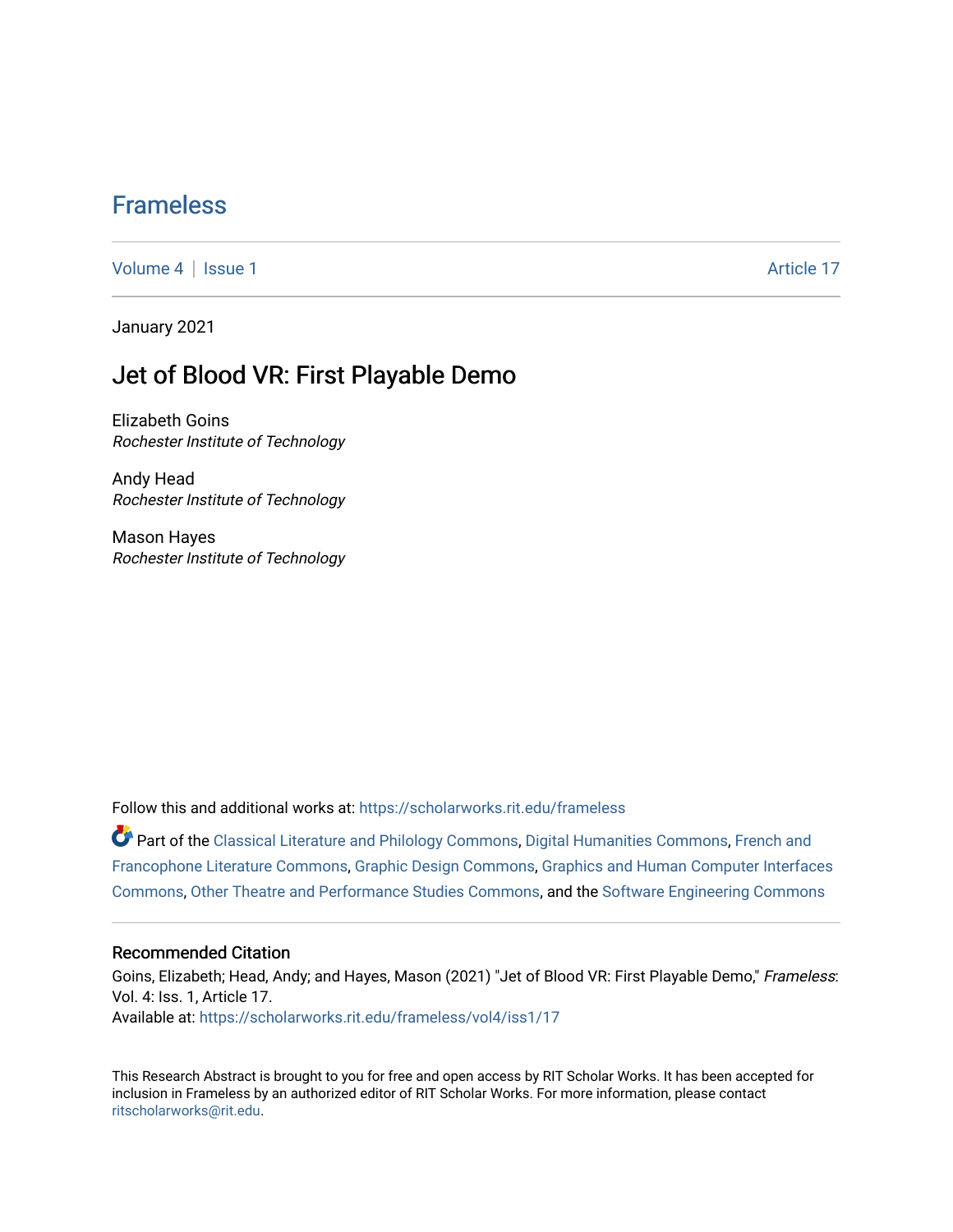# **FRAMELESS**

# **Jet of Blood VR: First Playable Demo**

**Elizabeth Goins\*** Rochester Institute of Technology

**Andy Head** Rochester Institute of Technology

**Mason Hayes** Rochester Institute of Technology

## **ABSTRACT:**

A VR staging of Anonin Artaud's 1925 surrealist play, Jet of Blood. The project experiments with virtual reality as a means to reimagine performance and frame the player, the audience, as actor. Ideas from Artaud's philosophy such as the Theatre of Cruelty are incorporated along with spatial storytelling and game design. The project also seeks to expand accessibility to deaf and hard of hearing audiences through use of particle and text effects to visually express audio and sound.

To support an experiemental VR staging of Antonin Artaud's 1925 surrealist play, *Jet of Blood*. This project seeks to explore new ideas of performance that situate the audience, ie player, as an actor. We have taken a number of ideas expressed in Artaud's writings to inform the design of the VR play. In particular, we leverage the visceral nature inherent to VR to build on Artaud's Theatre of Cruelty, ideas of audience centrality, symbolism, audio and visual spectacle. Additionally, the project experiements with visual methods to bring the experience to life for d/Deaf and hard of hearing through animation and particle effects that express the audio content.

The player experiences *Jet of Blood VR*  through interaction, movement through space (scenes), audio/visual effects, video, motion capture animation, NPCs and dialog. Sometimes the player interacts with the dialog delivery, for example by answering phones, and at others they play the part of a character. The goal is to shake the player's senses thus creating an experience of a world that is more visceral and intense than the "real" life we know.

We have followed the original play fairly closely, focusing on interpreting the environments and player interaction to express some of the play's larger themes: cycles of decay, destruction, and creation. To that end, the game environments are rich and filled with objects chosen to convey meaning symbollically to support the themes of each scene.